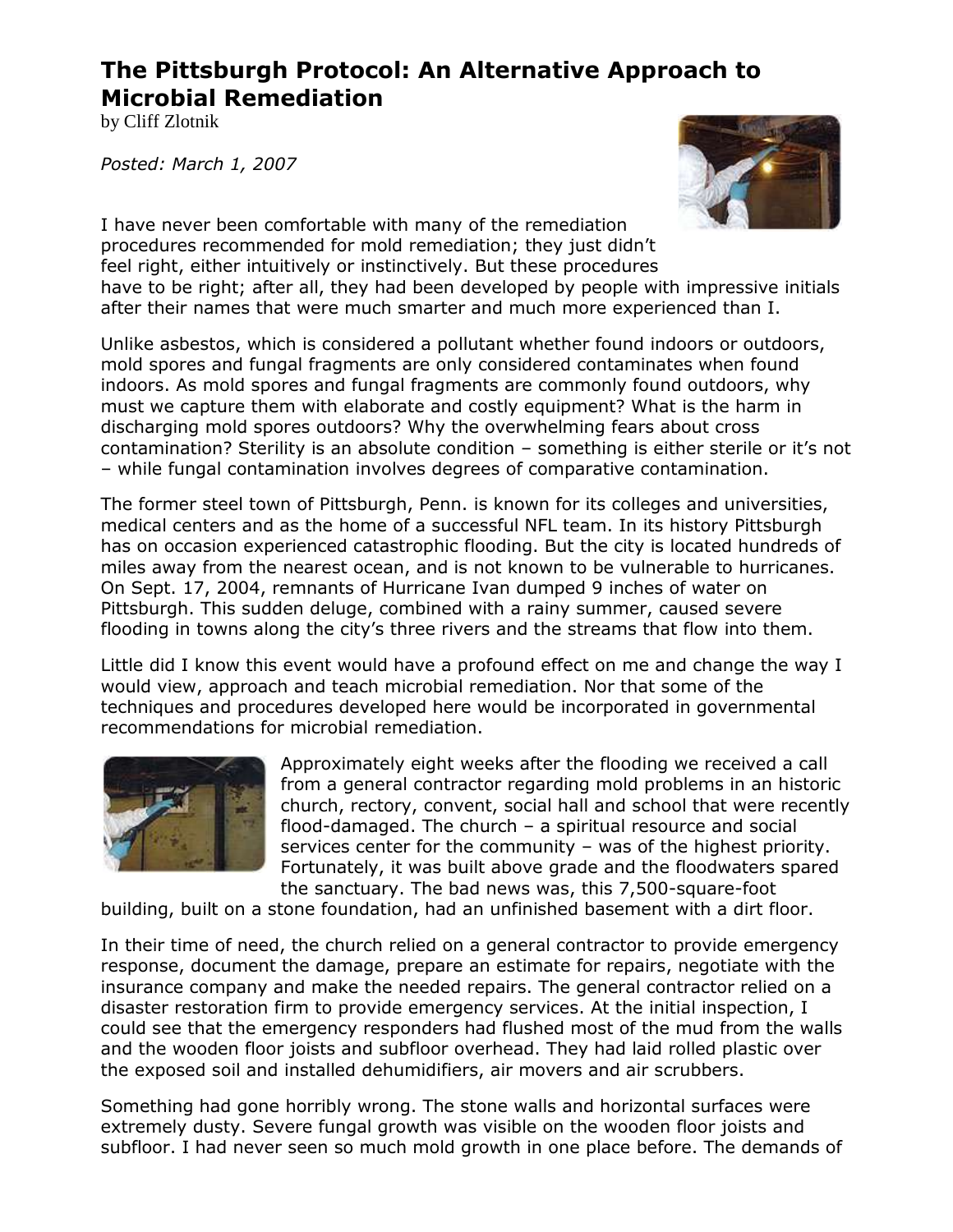the project exceeded the resources of the emergency responders. Their approach was ill-conceived and ineffectual. Rather than mitigating the situation, I suspected they had exacerbated the problem. Their drying equipment dried the mud/soil into dust, then aerosolized and propelled it into the environment, contaminating the entire basement.

There was another complication. The decision maker from the diocese had survived a health crisis, and as such had a heightened awareness to toxic mold. She researched toxic mold on the Internet, and she was convinced that mold is bad, mold is toxic, and mold is a threat to human health. She had purchased and would frequently refer to sections of the IICRC S520 Mold Remediation Standard. She was fixated on toxic mold and seemed unaware and unconcerned about waterborne pathogens. She was seemingly unmindful of a noteworthy incident:

## **Death of Ross Firefighter Was Caused by Bacteria in Floodwater**

*Veteran volunteer firefighter died from a blood-borne infection that resulted from his exposure to bacteria in floodwaters. Sometimes called flesh-eating disease, necrotizing fasciitis results when bacteria cause severe breakdown of the skin's underlying tissues. The coroner's office said firefighter developed the infection while directing traffic during the recent floods. An ulcer on the firefighter's leg related to his diabetes was "very fertile ground for bacterial contaminants," the coroner said.*



The general contractor requested we provide consulting services, prepare a remediation protocol and perform the needed remediation work. To avoid conflict of interest we agreed to consult and prepare the remedial protocol, while another party would perform the remediation.

Our first challenge was to try and focus everyone's concern where we felt it needed to be directed. The primary health hazards were posed by pathogens and other contaminates present in the floodwaters. The fungal contamination was secondary. We conducted an Internet search on floodwater contamination and assembled documents from governmental and academic resources supporting our opinion that floodwaters often contain pathogenic microorganisms, agricultural chemicals, industrial chemicals and other hazardous agents.

Through the IICRC S520 Mold Remediation Standard, the client became aware of recommended dry fungal removal methods such as sanding, dry ice and soda blasting. We explained that these methods were appropriate for fungal remediation, and had this project been a fungal remediation project, we may have recommended them. However, as the remedial procedures for mold remediation and sewage intrusion are widely different, either a mold or sewage remediation procedure needed to be employed.

Our second challenge was to gain client trust by proving the validity of our remedial methodology through demonstration.

#### **Methods Evaluation**

A small-scale remedial methods evaluation was conducted in the convent, where similar levels of contamination existed, to determine the efficacy of the remediation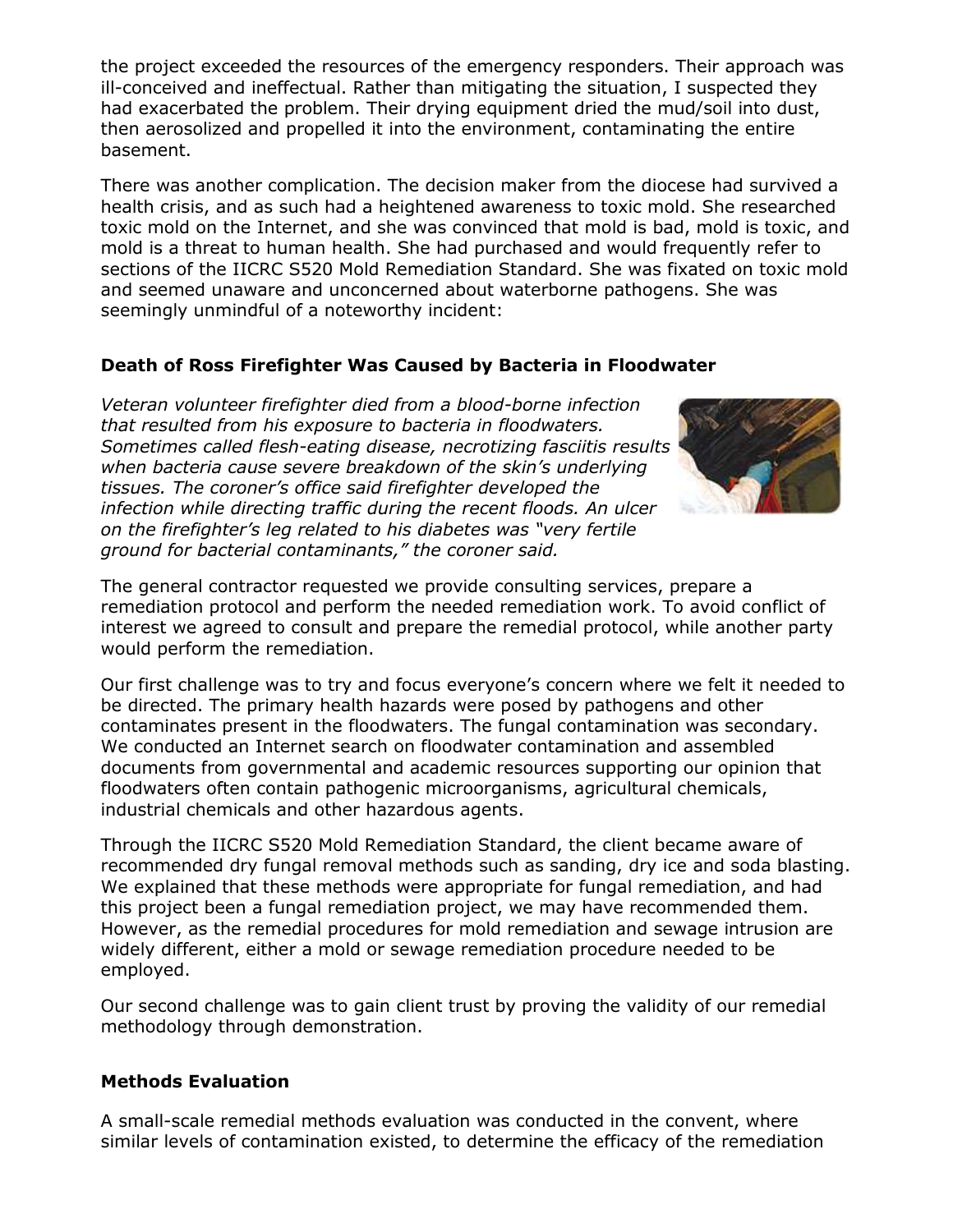

method and ascertain the materials and labor required to complete the project. A test area of 448 square feet (with 1,007 square feet of visibly fungal-contaminated wood above) was randomly selected. Using airtight coverings and an exhaust fan installed in the basement doorway, the basement was placed under negative pressure. HEPA vacuuming was attempted and quickly rejected as a viable single-step remediation option for the

fungal contaminated wood, as significant levels of visible contamination remained after vacuuming. A three-step, low-moisture remediation method was also evaluated. The procedure – consisting of HEPA vacuuming, damp wiping by hand, and re-HEPA vacuuming – proved to be ineffectual and time consuming.

# **The Wet Cleaning Process**

A plastic 55-gallon drum was utilized as a reservoir for the antimicrobial/cleaning solution. A measured quantity of unheated tap water and 2 ounces per gallon of a concentrated antimicrobial/cleaner were added. The drum was placed on a drum dolly, raising the drum sufficiently to allow the liquid to gravity feed into a small pressure washer. The pressure washer was primed using tap water, and the discharge hose from the pressure washer was attached to the primed intake of the pressure washer.

#### **It Must Get Wetter Before It Gets Better**

A measured quantity of cleaner/disinfectant solution was placed in a foam generator. An aerated liquid foam of antimicrobial/ cleaner was applied to the wood with a foam-generation device. After visible contamination was blanketed with foam, the foam was allowed to dwell for approximately 5 minutes. The wood was then high-pressure/low-volume cleaned (1300 PSI @ 1.5 gallons per minute). After cleaning, an inspection with a high-intensity



light, searching for areas inadvertently missed or in which visual fungal-related staining was noticeable, was performed. Areas that had been missed or remained discolored were re-cleaned. The spray pattern of the pressure washer wand was adjusted as needed to enhance stain removal. Following cleaning and quality control inspection, liquid droplets that had accumulated on the floor joists and sub floor were brushed off. Due to time constraints, wooden surfaces were allowed to air dry for one hour and coated with a permeable encapsulant. A video was made to serve as a training tool.

The testing showed a significant visible improvement of treated surfaces. There was a high probability that soil, microbial contamination and foreign chemical residues were effectively removed by the remediation process. Following cleaning/remediation, exposed wooden surfaces were encapsulated with a permeable coating, the dried surface film of which is resistant to microbial growth.

- 1 ounce per square foot of pre-cleaning foam solution was expended.
- 4.4 ounces per square foot was expended during cleaning and touchup.
- 0.32 ounces per square foot of encapsulant was expended.

#### **Necessity: The Mother of Invention**

For a variety of reasons, including worker safety; time and financial constraints; raw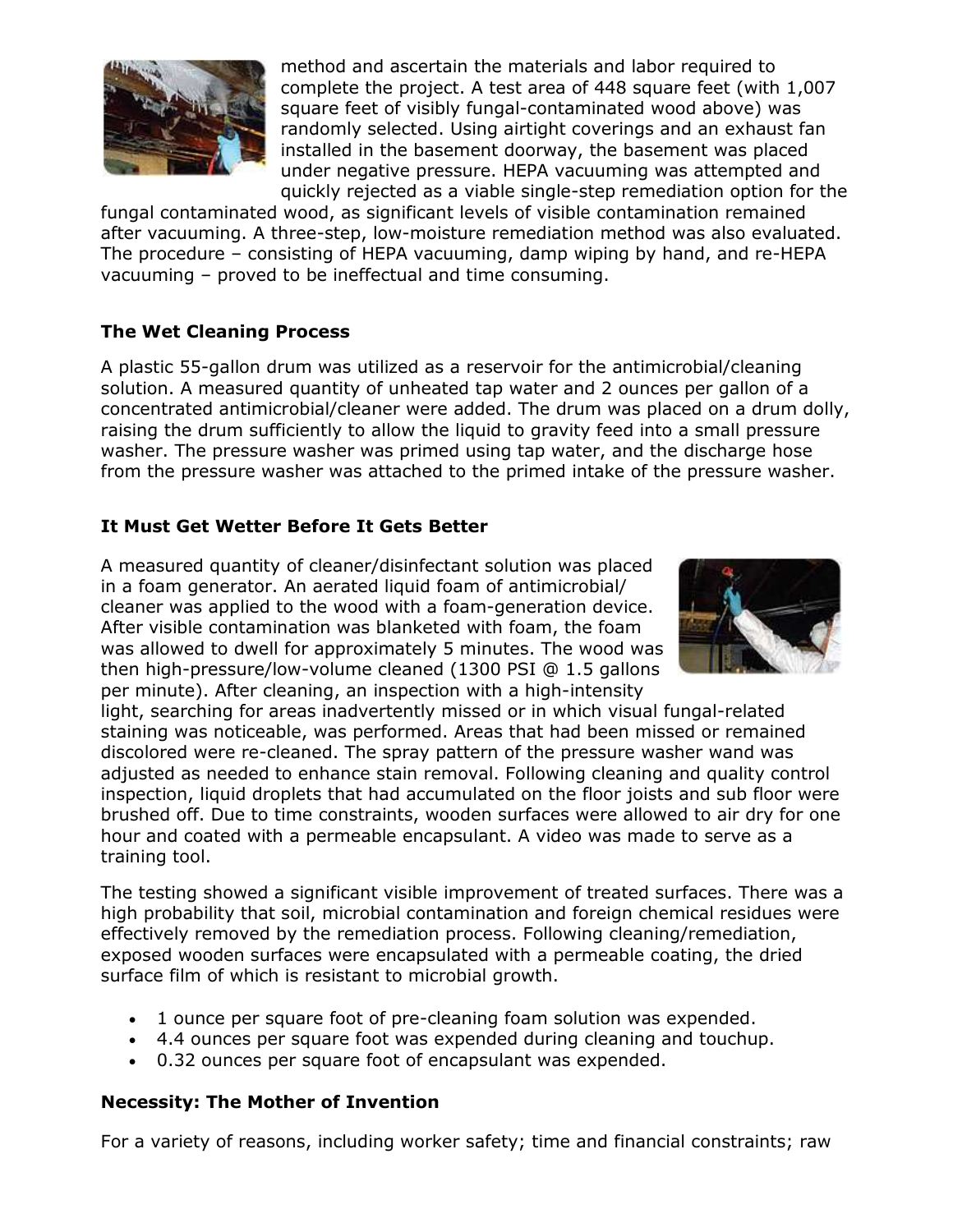

material costs; post-remediation cleaning requirements; and risks of cross contaminating the sanctuary, we decided that the most practical approach was to drastically deviate from recommended industry fungal remediation guidelines and the IICRC S520 Mold Remediation Standard, and recommend that a microbial remedial method based on wet cleaning be utilized to remediate the church basement.

As the basement had a dirt floor, to prevent recontamination we specified that a work surface be installed. The dirt floor was neither level nor smooth. We specified that a suitable work surface would be water-resistant, durable, and installed in a watertight manner. A 30-mil PVC geo-membrane material was specified. Spent solution could be vacuumed or absorbed from the floor by the geo-membrane. Post remediation, the geo-membrane would provide additional long-term benefits, serving as a vapor barrier and floor surface so the basement could be used for storage.

The unconventional remedial protocol we developed, using antimicrobial/cleaner and a pressure washer to clean and remediate fungal, bacterial and chemical contamination, proved to be successful. I'm unaware of a more practical, effective, and more costefficient method for fungal remediation of wooden materials in crawl spaces and basements.

Following our success on this project, we began sharing our findings with students in our IICRC AMRT and ASCR training courses. Students began providing us with positive feedback. The Pittsburgh Protocol procedure saves money, and we have had indoor environmental professionals conducting post-remediation verification sampling comment on how clean the work sites are and how the sampling results following remediation with this process are superior to results obtained with other processes.

Following Hurricane Katrina, I had the privilege of working alongside with two other ASCR members, Frank Headon of First Restoration Services Charlotte in North Carolina, and Michael Pinto, PhD of Wondermakers Environmental based in Kalamazoo, Mich. on a FEMA Mitigation Assessment Team in New Orleans. The team's mission was to develop Hurricane Recovery Advisories for damage caused by Hurricanes Katrina and Rita. The interdisciplinary approach teamed remediators with academics, experts on building materials, engineering, wind, flooding and hydraulics. It was gratifying to see recommendations from the Pittsburgh Protocol incorporated into consumer guidance documents prepared by the team.

#### **Things to Think About**

Rather than naively accepting everything you're told, ask some questions: Why? Who told you so? What do they know? Does what you've been told make sense?

People in the cleaning/disaster restoration industry know the efficaciousness and efficiency of cleaning with waterborne cleaning solutions. Why have you been talked out of using wet cleaning for mold remediation? Try it. You'll see that most of the



water used for remediation runs off, and that which remains dries quickly. When you are cleaning with an antimicrobial cleaner, mold spores are rendered nonviable, so there are less mold spores to colonize. *If you liked this feature circle 138 on page 51.*